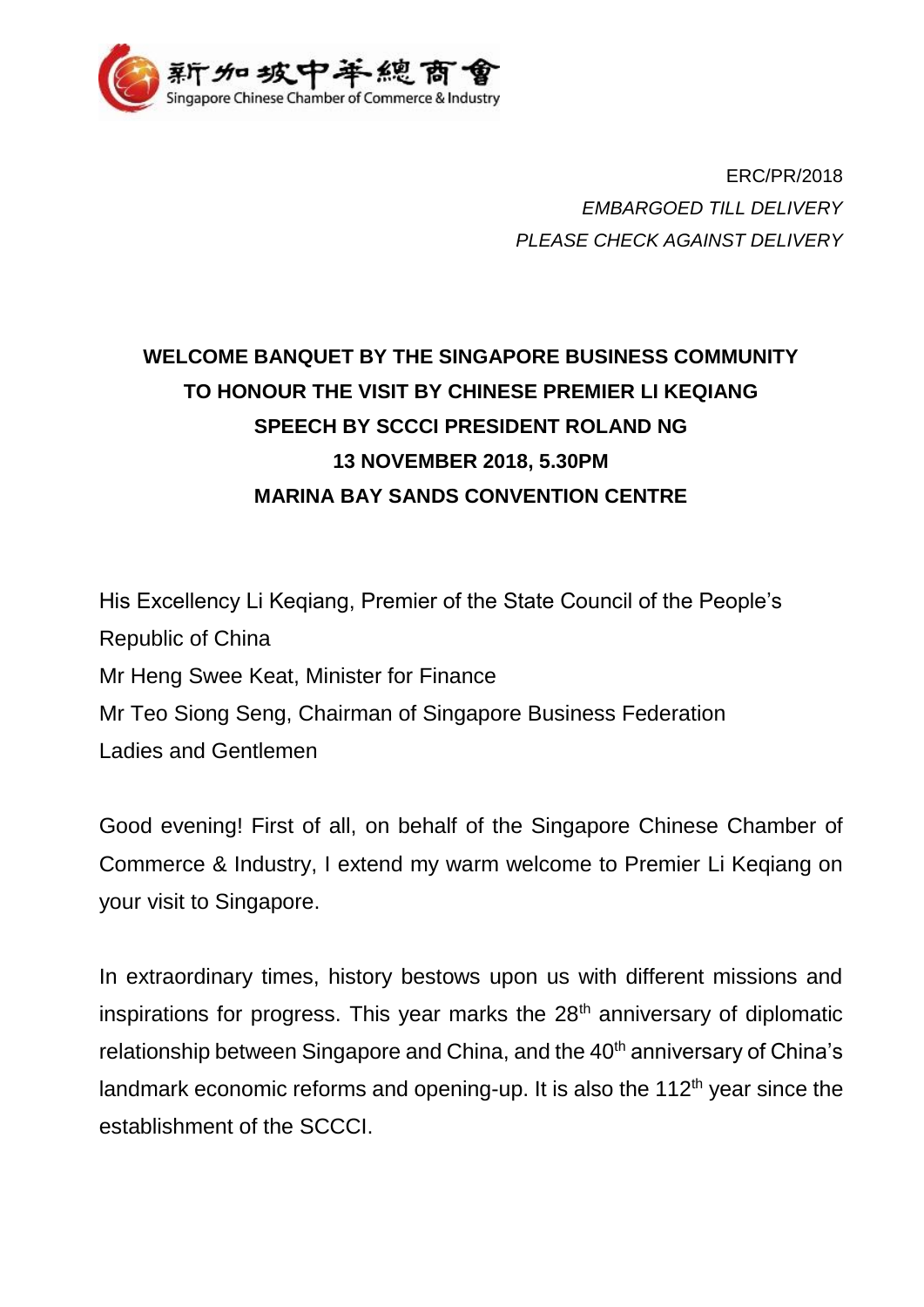

Standing at this important juncture, we must imbibe the wisdom of the past to make calibrations to our mutually beneficial relationship. Only then can we move forward in the right direction.

Singapore, China and many ASEAN countries observe free, open, mutually rewarding and win-win trade and industry policies. We enjoy the fruits from a sharing economy.

As ASEAN's Chair this year, Singapore is even more proactive in promoting free trade and connectivity, so that we can seize the business opportunities offered by the various countries, in particular, from China.

Singapore Prime Minister Lee Hsien Loong once said: "A prosperous China is good for the world." China's stable economic development has a positive impact on Singapore and the world. Therefore, SCCCI has always been energetically leading Singapore companies to seize the opportunities arising from the Chinese market.

The relationship between SCCCI and China goes way back to 1906 when the Chamber was established.

Over this long time horizon, although the Chamber has experienced many era of changes, we hold on to the same beliefs: keeping an open mindset and expanding our international vistas. We also dare to pursue innovation, zealously contribute back to the society, and bring benefits to the people.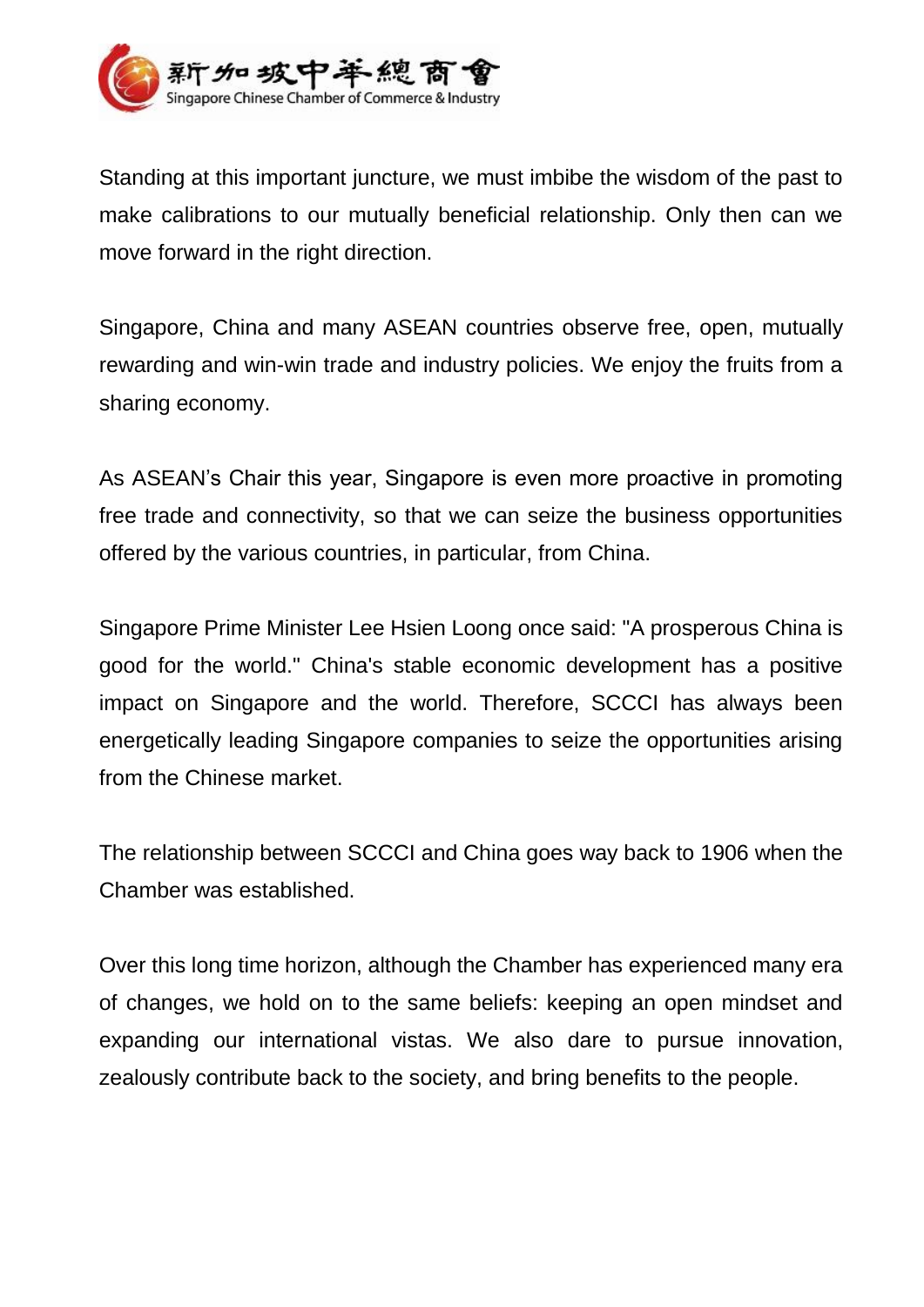

Ladies and gentlemen!

The immense market opportunities in China has the vigour of a garden with myriad of flowers in full bloom. SCCCI has set-up offices in Shanghai and Chongqing and helped more than 1,000 Singapore companies to move into the Chinese market.

We also plan to set up an office in Chengdu. This will enable us to forge close collaboration between Singapore and Chinese enterprises to seize the business prospects arising from the Belt and Road Initiative and the New International Land-Sea Trade Corridor.

SCCCI founded the World Chinese Entrepreneurs Convention in 1991. Building on the foundation that we collaborate harmoniously while recognising our different strengths, we gathered Chinese businessmen from all over the world to advance together and achieve win-win benefits.

We have also kept up with the changing trends. We created a

"Sino-Singapore Enterprises + Multilateral Cooperation" model to lead companies from diverse countries to partner with their Chinese counterparts to actively participate in the growth of China, as well as in countries along the route of the Belt and Road Initiative.

"The sea is vast and deep as it never turns away streams". Our world is transforming to a new epoch, a development that has rarely happened in history. We need to work collectively to create a glorious future.